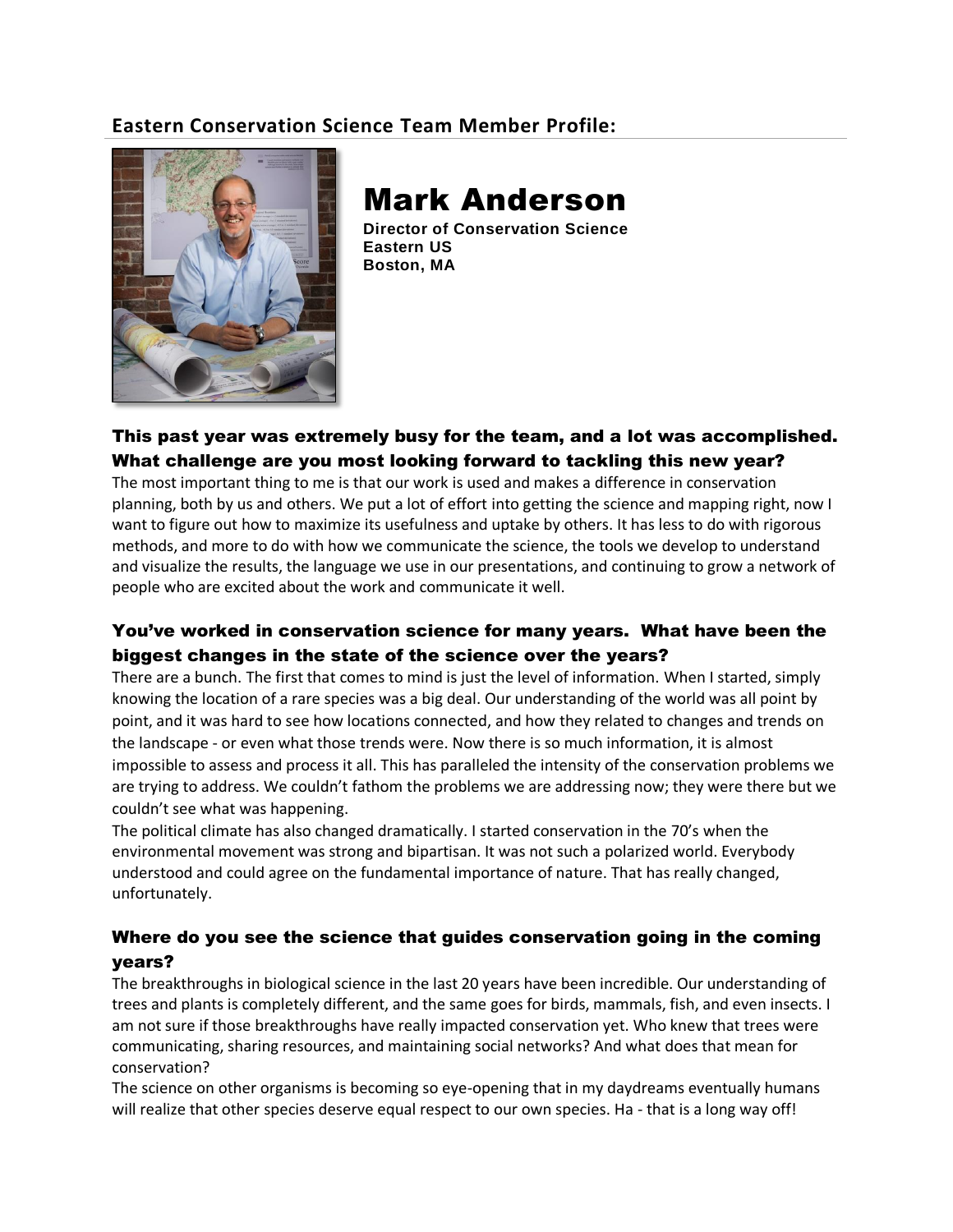Currently we don't give equal respect to every one of our own species. Even the conservation community seems no closer to absorbing Aldo Leopold's fundamental truth that we can't succeed in conservation when we regard nature as a commodity belonging to us rather than a community to which we belong.

The other aspect is big data. Planetary scale datasets, massive increases in analytical power, decades of remotely sensed data, accurate geophysical data surfaces, machine learning, these will allow us to solve huge conservation problems that we are only beginning to perceive. We will have a better understanding of the large functioning systems that we have broken apart and we will start to understand how to put them back together.

#### What are some key changes the conservation community and/or TNC could make to help facilitate lasting resilient ecosystems for nature and people?

Human diversity is important in that if you look across different human cultures, there are many ways to perceive and interact with nature. The more we bring those into our mission and work, the closer we will get to reaching our goals. Moreover, the issues of diversity, respect, and fairness are fundamental moral principles that underly our mission. The only reason we don't extend those values to the rest of life is a century of bad science used to support a false view of human exceptionalism. Eventually, good science will reverse that, and we will start to actually have a world where people and nature thrive.

#### What is the best career advice anybody has given you (or something you learned that people starting really need to know)?

I have never been good at getting or giving career advice because I knew exactly what I wanted to do my whole life. I have been into nature and science since I was in elementary school so career choices have been very easy for me. I can see, as I raise my own family that others might have to think about it a lot more than I did. Still, my parents gave me the best advice which was do what you really care about; something that is meaningful to you and will make a difference.

*What spurred your interest in nature?* I grew up in Colorado, in a relatively rural area. In my family, kids were not supposed to be in the house. We were pushed out in the morning and told don't come back until dinner. That worked for me. I was outside a lot and I loved to wander and poke around. My original motivation for learning natural history and ecological science was simply a way to stay outside all the time! My dad was an avid fly fisherman, so I grew up camping, fishing, and hiking. Conservation just grew out of a basic interest in plants and animals, not so much their names as their life histories, and the more I tried to understand them, the more intrigued and interested I became in geology and landforms.

#### If you could not be in a Conservation position, what can you see yourself doing?

Maybe teaching or outdoor recreation. I can't really imagine not being connected to nature in my work.

#### What was the worst job you've ever had?

Cleaning machinery in a laundry warehouse in downtown Denver. I was locked in a room with a rag and totally toxic cleaning materials.